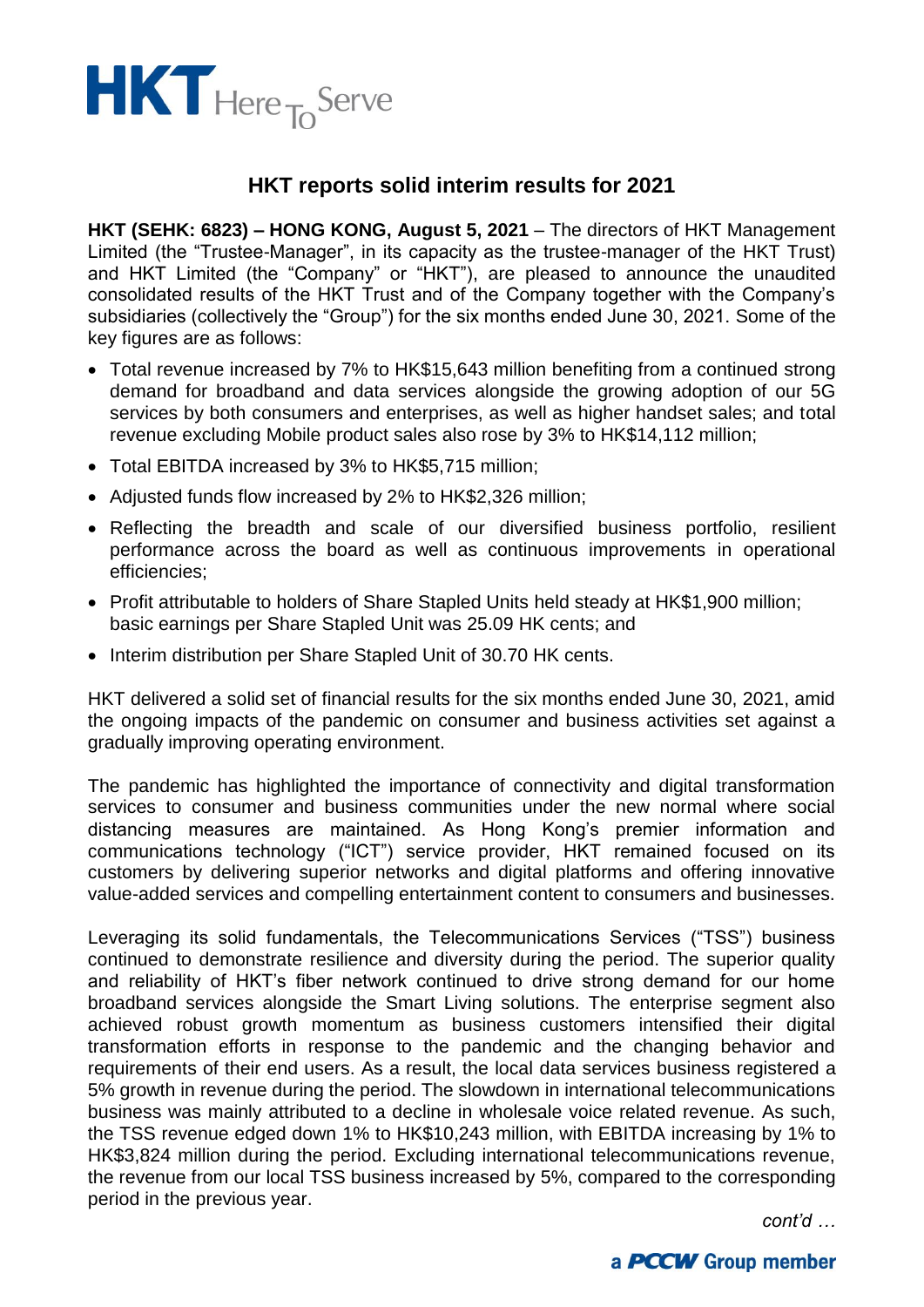The Mobile business recorded a 12% growth in revenue to HK\$5,108 million during the period. The Mobile services revenue held steady at HK\$3,577 million, as the surge in local core revenue of 5% year-on-year more than compensated for the reduced contributions from the roaming business depressed by ongoing global travel restrictions. The surge in local core revenue benefited from the average revenue per user ("ARPU") uplift from new subscriptions and upgrades to our 5G services. Meanwhile, handset sales also performed well benefiting from the 5G handset upgrade cycle, improved consumer confidence and more traffic captured by our digital channel Club Shopping. EBITDA from the Mobile segment increased by 1% to HK\$2,072 million, with the overall margin at 41% during the period.

The Pay TV business, which included the full six-month contribution from Now TV, generated revenue of HK\$1,231 million and EBITDA of HK\$212 million in the first half of the year, reflecting the impact of our exclusive broadcast of UEFA EURO 2020™ on the subscription service and revenue generated from event-specific passes. During the period, Now TV enjoyed a significant year-on-year growth of 48% in advertising revenue.

Consequently, total EBITDA for the period increased by 3% year-on-year to HK\$5,715 million. Profit attributable to holders of the share stapled units of the HKT Trust and HKT ("Share Stapled Units"), however, remained stable at HK\$1,900 million due to higher amortization expenses largely attributed to the integration of the Now TV business. Basic earnings per Share Stapled Unit was 25.09 HK cents.

Adjusted funds flow for the six months ended June 30, 2021 rose to HK\$2,326 million, an increase of 2% over the previous year. The adjusted funds flow per Share Stapled Unit was 30.70 HK cents.

The board of directors of the Trustee-Manager declared an interim distribution of 30.70 HK cents per Share Stapled Unit for the six months ended June 30, 2021.

HKT's Group Managing Director, Ms. Susanna Hui, said, "To create favorable conditions for a full-fledged revival of the economy, the Government has urged the public to actively participate in COVID-19 vaccination. HKT believes this is vital to keeping the pandemic under control and is extending paid leave to its employees to facilitate their receiving the vaccines."

Ms. Hui said, "Going forward, we will continue to embrace new innovations in our unique quadplay propositions, which are achieving synergy through cross-selling. In addition, we aim to create compelling digital experiences for customers by further growing and making breakthroughs in our new businesses including e-commerce, HealthTech and FinTech, diversifying our revenue and creating value in the medium term."

Riding the current wave of economic rebound, HKT will strengthen its focus on 5G development to spur consumer and commercial adoption and consolidate its leadership in innovation in Hong Kong. The Group is determined to fulfill its role as a technology enabler to enterprises as digitalization takes hold in different industries. These efforts will help advance Hong Kong's transformation into a smart city.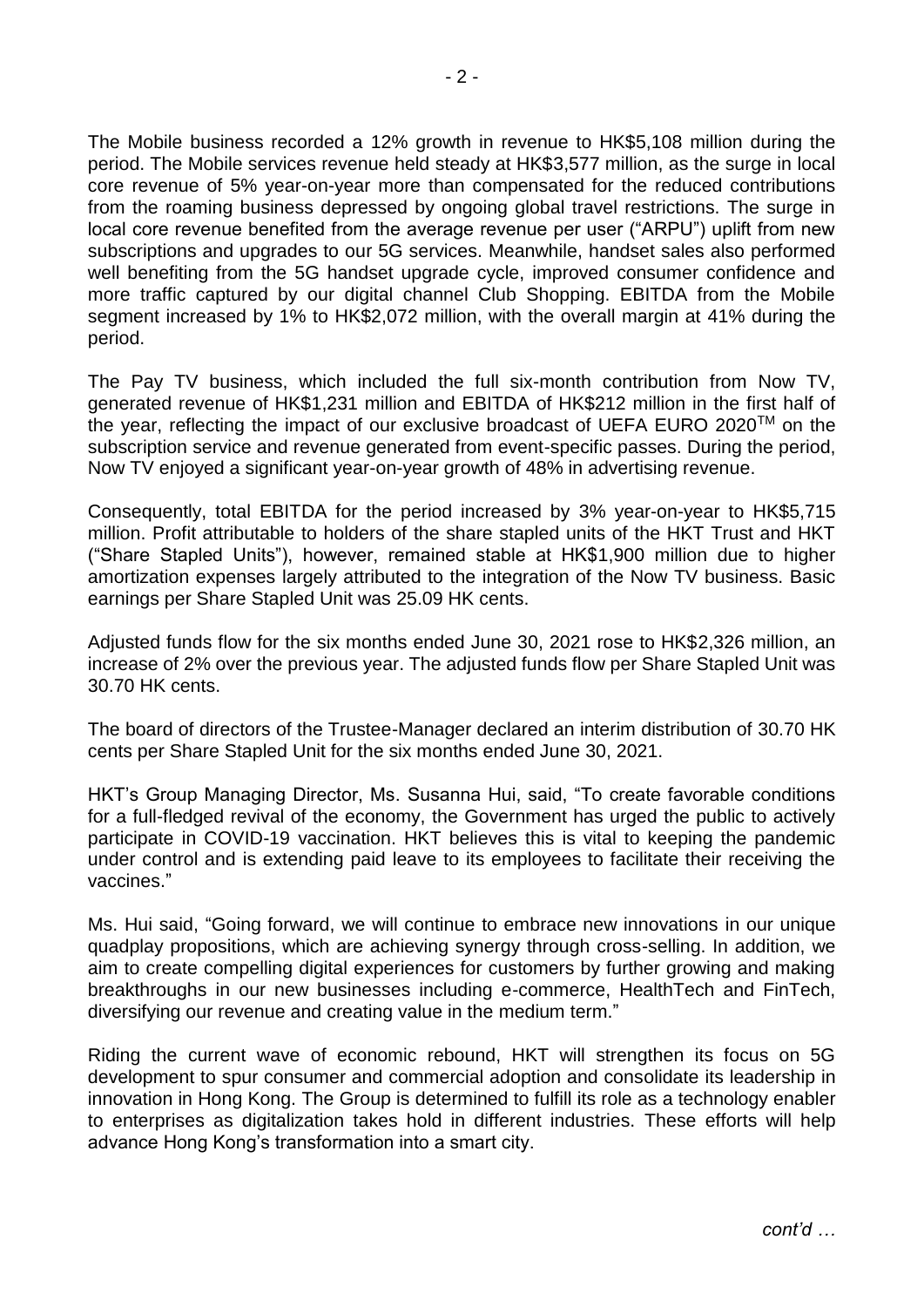Ms. Hui added, "In the coming months, we will remain vigilant to the development of the pandemic situation. Economic indicators so far have shown that Hong Kong's recovery is progressing well. Indeed, with our diverse business portfolio, strong fixed-mobile convergence propositions, demand from enterprise customers and the general public for digital initiatives and our resilient financial position, we are well placed to benefit from the improving economic conditions, and create value for our unitholders."

For further details of the 2021 interim results, please refer to the [announcement](http://www.hkt.com/staticfiles/HKTCorpsite2/About%20HKT/Investor%20relations/Announcements%20&%20notices/2021/Aug/e01-2021.08.05%20(2021%20Interim%20Results%20Announcement).pdf) that has been filed with The Stock Exchange of Hong Kong Limited.

- # -



HKT Group Managing Director Ms. Susanna Hui announces solid results for the six months ended June 30, 2021.



HKT Group Managing Director Ms. Susanna Hui and HKT Chief Financial Officer Mr. Evan Wong present HKT's 2021 interim results.